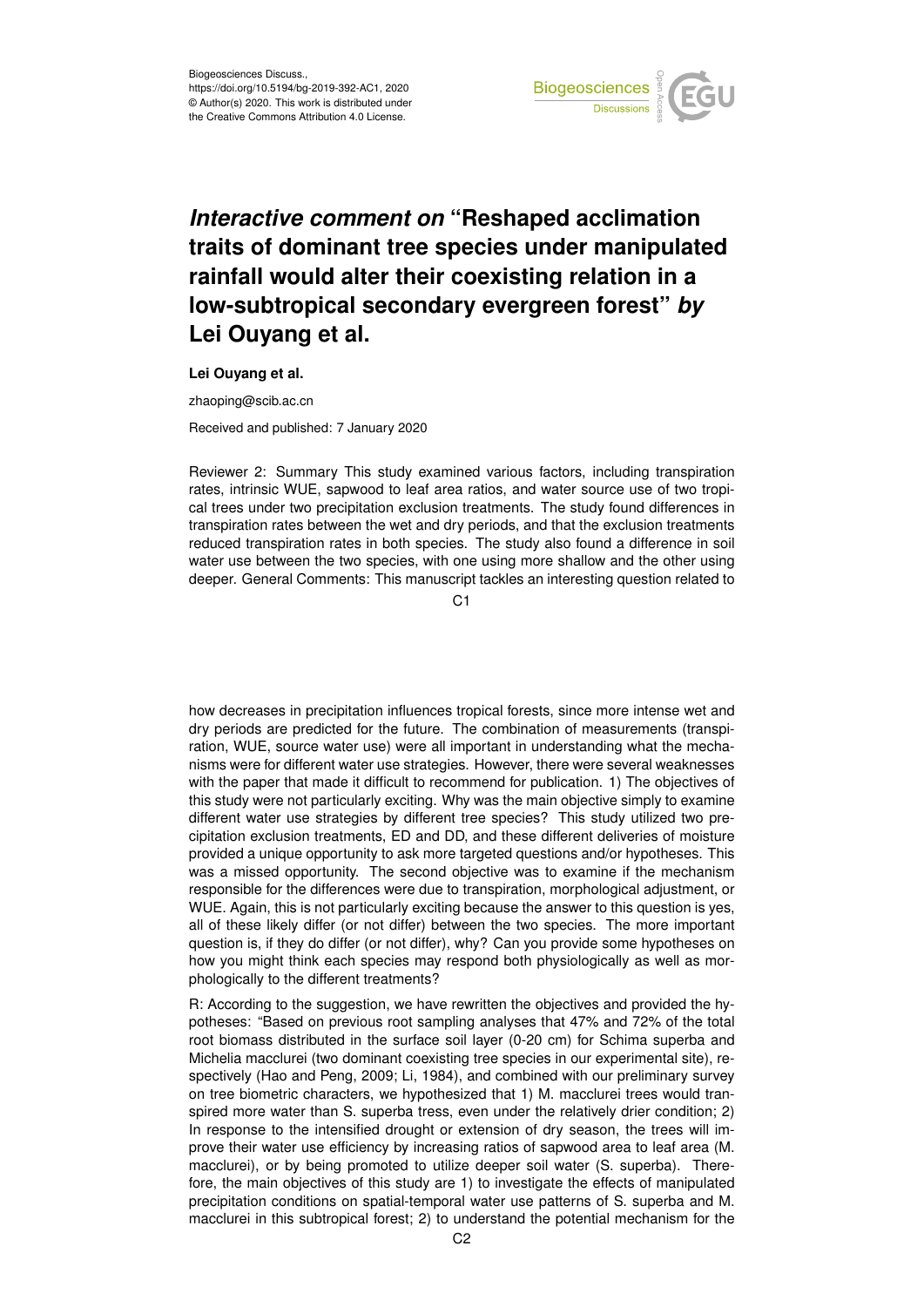varied responses of tree transpiration to the changed precipitation patterns by examining the variations in morphological adjustment, such as (As: Al), the intrinsic water use efficiency, and the contributions of water resources to the tree transpiration" (Line 126-141)

2)This manuscript would also benefit a lot by providing a more clear picture of when measurements were made. For example, the statistical analysis section seemed to imply that analyses were made at monthly time intervals, but the method section described making many of the collections at the end of the experiment. It wasn't clear how monthly time scale analyses could be made if there were only one set of collections.

R: The time for the measurements in our study was presented in the section of Materials&Methods. As described in the section, the sap flow monitoring had been carried out continuously through the whole year with the recording interval of 10 minutes, We measured the soil water content (SWC) values monthly, but for the WUEi, Huber values, and the isotope analysis, collections and measurements were only carried out at the end of the experiment. (Line 244, 259, 282).

3)The Results section lacked reporting of the statistical analyses. This needs to be addressed. Without the statistical outputs, it's hard to evaluate if any of the findings were true.

R: According to the suggestion, we recalculate the proportions of water resources use based on the measured isotope data and display the statistical analysis in Figure 4. The corresponding results of statistical analysis are also described in the manuscript: "According to the statistical results, the utilization of rainwater and soil water of M. macclurei trees showed no significant treatment-difference, while the DD and ED treatments significantly decreased its utilization of groundwater (Figure 4). However, the changed precipitation pattern posed a significant influence on the water use proportions of S. superba from different water resources ( $p < 0.05$ )....Furthermore, the two dominant tree species shared similar water use proportion under the control condi-

C3

tion, and M. macclurei used more soil water (0-60cm) than the S. superba under DD treatment. Comparatively, M. macclurei utilized more rainwater, while S. superba was inclined to make use of more groundwater under ED treatment ( $p < 0.05$ )." (Line 379-392)

4)Despite having two different precipitation exclusion treatments, the results are not discussed at all in the Discussion section.

R: We revised the Discussion section and added some contents according to the suggestion: "In this study, only S. superba experienced significant increase of WUEi under DD treatment, indicating its better ability to cope with intensified drought stress. Differing from S. superba, M. macclurei did not significantly change WUEi under DD and ED treatments. This less adjustment of WUEi together with its higher transpiration under relatively drier seasons implied an disadvantage for M. macclurei when facing water stress. Moreover, other mechanisms, including controlling growth rate, adjusting leaf area index, and uptaking water from deep soil, would help plants adapt to water scarce (Lévesque et al., 2014; Nock et al., 2011; Sun et al., 2011). In our study, compared with the BC condition, the DD and ED treatments did not significantly change the Huber values ( $p > 0$ . 05), but did pose an obvious influence on the utilization of water from distinct water sources, especially for S. superba. Though the relatively higher use of rainfall water has decreased the use of groundwater under DD treatment, the prolonged dry condition still promoted S. superba to utilize deeper soil water (40-60 cm). From this point, a chronic, drought could have a stronger negative effect on M. macclurei than on S. superba. "(Line 472-487)

5)The Discussion section should be improved to provide a cohesive story about whether or not species differences matter, or different water treatments matter. I found this discussion difficult to follow because it read as many disjointed sentences highlighting when the two species behaved differently and when they behaved similarly.

R: Our writing ideas and framework are explained as follows: In the section 4.1, we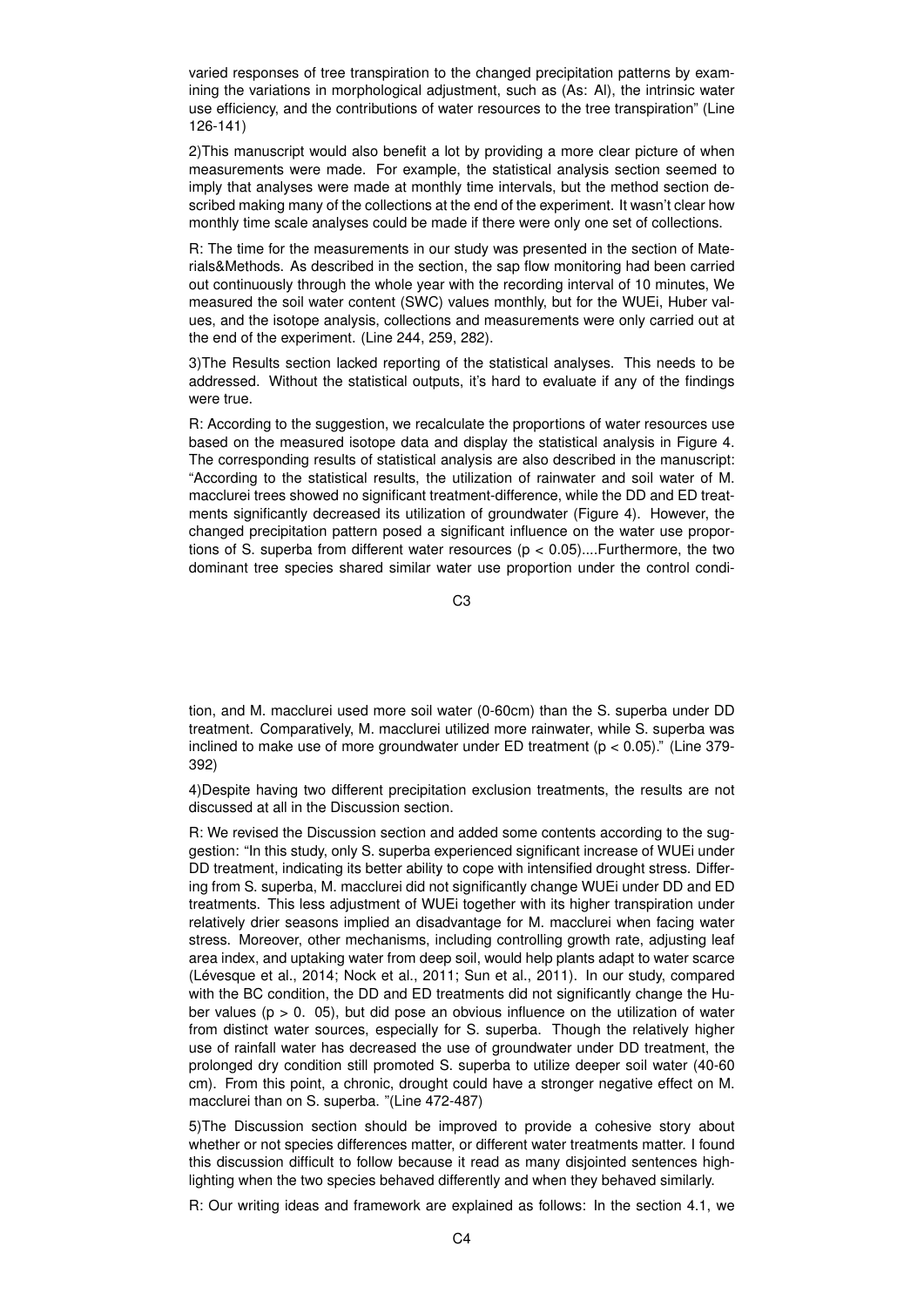focused on the comparation of tree transpiration and the possible mechanisms between the chosen tree species under control condition (treatment of BC), while in the section 4.2, the point is the effect of changed rainfall patterns on tree transpiration, and how the indicators, such as the WUEi, Huber values, or water use proportions that varied with the treatments (DD and ED), help explain the changes in tree transpiration for both species. To follow the track of the ideas, we revised the Discussion section to avoid the structure shortcomings. Please see the revised text (in blue color) in the manuscript.

Specific Comments Title: I recommend changing the title of this manuscript. The idea of "reshaped acclimation traits" is not very clear, and neither is "would alter their coexisting relation." The title should represent the key findings of the study and I don't think either of these phrases capture that.

R: Yes, we have changed the title as "Species-specific transpiration and water-use patterns of two dominant coexisting tree species under manipulated rainfall in a lowsubtropical secondary evergreen forest"

Line 32. The idea that physiological differences alone would explain shifts in species composition is a bit of an overstretch. What about seedling recruitment and seedling success? I would recommend ending the abstract based on the findings.

R: The overemphasized part was deleted now in the manuscript.

Line 41. Change to ". . . with much MORE SEVERE environmental conditions. . ."

R: Done. (Line 39)

Line 48. Change to ". . . for forest trees, new and appropriate forestry management strategies ARE NEEDED in the future."

R: Done. (Line 47)

Line 98. The paragraph begins with highlighting the fact that studies linking changes in rainfall and vegetation water use are typically addressed in semi-arid and arid ecosys-

 $C<sub>5</sub>$ 

tems and that tropical areas are largely ignored. However, the citation of del Castillo (2016) for Aleppo pine refers to Mediterranean climates. Another citation would be more appropriate here.

R: As you concerned, the reference we cited here refers to a Mediterranean climate, therefore, another study that focused on tree water use of a tropical seasonal rainforest were presented here. This sentence was also changed to "For example, Liu et al. (2010) reported that Pometia tomentosa tree seemed to tap water mostly from depths greater than 60 cm and groundwater owing to its deep taproot, while the fog water was an important source for its seedling growth at the peak of the dry season." (Line 95-98)

Line 112. Insert ". . .the soil water recharge from SHALLOW precipitation. . ."

R: Done. (Line 110)

Line 128. What specific traits do "changed traits" refer to here?

R: We have changed it by rewriting the OBJECTIVES in the manuscript. (Line 135-141)

Line 134. ". . .and the stable isotope composition of xylem and soil water." Isn't the use of stable isotope part of examining spatial-temporal water use patterns (from objective #1)? Using isotopes to trace water is a tool, not an underlying mechanism.

R: We have revised this part as "and the contributions of water resources to the tree transpiration..." (Line 135-141)

Line 144. Insert ". . . after more than two-decadeS OF natural growth."

R: Done. (Line 149)

Line 149. ". . .and is evenly distributed, with more than 70% of rainfall occurring from April to September. . ." This sounds contradictory. How can rainfall be even distributed if more than 70% falls during the wet season? Is this referring to spatial distribution somehow?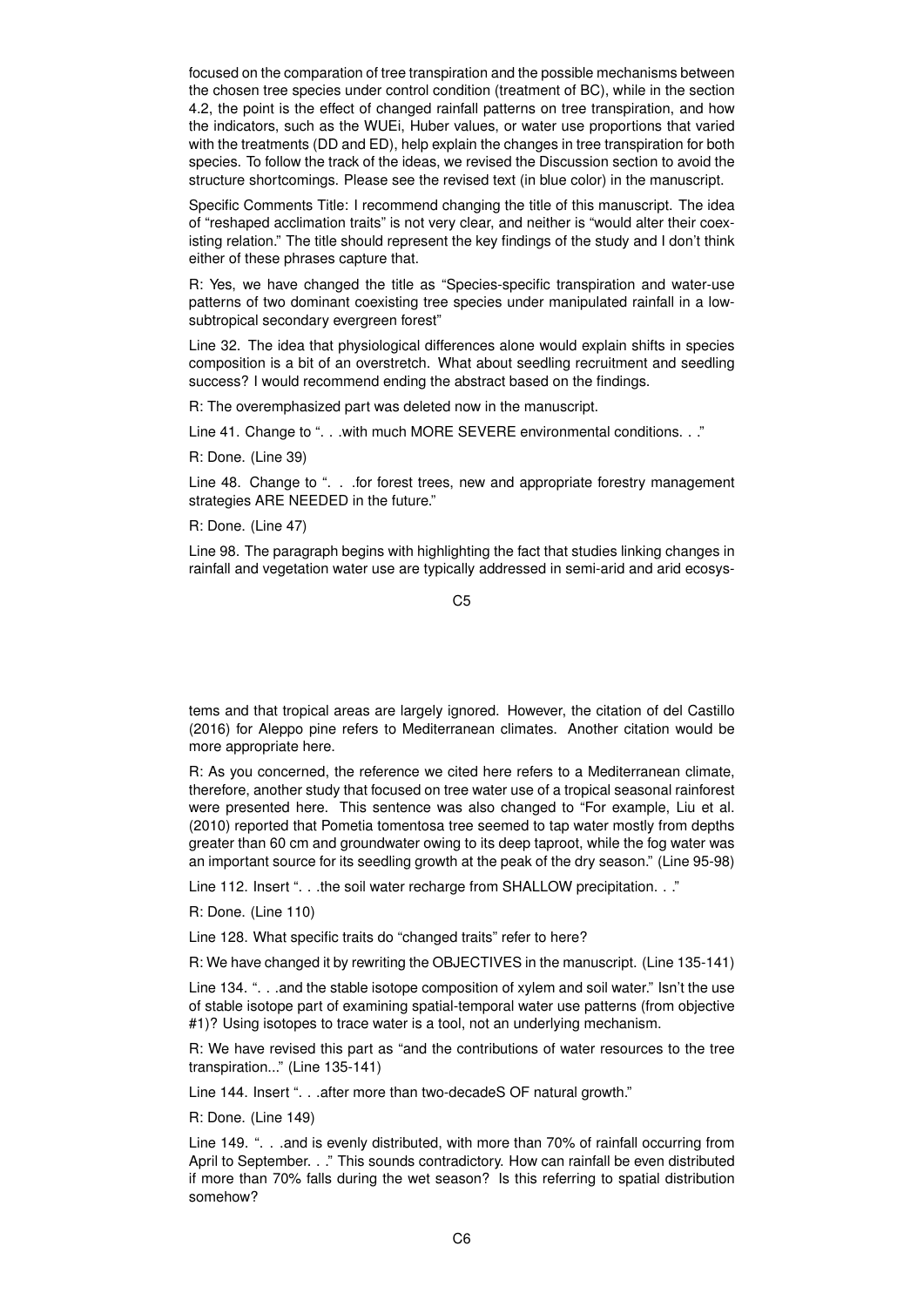R: This was a mistake. We revised as "...and is unevenly distributed, with more than 70% of the rainfall occurring from April to September.." (Line 153)

Line 165. I'm not sure I understand the rationale in the precipitation exclusion treatments between ED and DD. If the dry period is from October to March and the ED period reduces precipitation from April to May, how is this different than DD?

R: DD means the drier dry season, we excluded 67% of throughfall during dry season (October to March of the following year), while ED means an extension of dry season: namely 67% of throughfall were excluded from April and May which originally belonged to the wet season and became dry. Please see the detailed information in Table 1 in the new version of manuscript.

Line 167 also says ". . .whereas for the ED treatment, 67% of throughfall was excluded in the spring (April-May) to simulate spring drought and prolonged dry season." This may extend the dry season by excluding precipitation into May, but was precipitation not altered during winter (October to March)? Some additional text explaining the rationale for the precipitation treatments would help clarify this.

R: The precipitation was not altered during winter, as we explained in the manuscript: "67% of throughfall in the spring (April-May) were excluded and the equivalent amounts of excluded water were pumped into these plots several times during wet seasons (from June to September for DD and ED treatments)". (See Line 172-178)

Line 216. At what depths were soil samples collected for SWC measurements?

R: We added the contents in the text: "Additionally, soil samples (0-30 cm) were monthly collected in the experimental plots to measure the soil water contents (SWC) by gravimetric method." (Line 222)

Line 239. Change to ". . .BRANCH BARK WAS removed. . ."

R: Done. (Line 245)

C<sub>7</sub>

Line 247 and 248. What do the "n=4" refer to? Were there only four trees used in this calculation of leaf biomass? If there were five replicate trees per species for each treatment, it's unclear where n=4 comes from.

R: Yes, there were five replicate trees per species for each treatment, but here it refers to four non-sample trees used for the model establishment of leaf biomass.

Line 292. How were monthly differences in whole-tree and branch As:Al calculated? I was under the impression that As:Al was calculated at the end of the experiment. Also, were leaf tissue collected for d13C also collected monthly? Also, the previous section says that xylem water, soil water, and precipitation were collected at the end of the experiment. How can monthly differences then be calculated?

R: We are sorry for the misleading expressions. We measured the soil water content (SWC) values monthly, but for the WUEi, Huber values, and the isotope analysis, the collections and measurements were carried out only at the end of the experiment. Here this sentence was changed to avoid the misunderstanding: "Differences of SWC, whole-tree and branch As:Al, and WUEi among tree species..." (Line 309)

Line 293. Again, it's unclear if measurements/collections were made monthly or at the end of the experiment, so it's not clear if the LSD post hoc test is the best. If monthly measurements were made on the same sets of trees, a repeated measures analyses makes more sense.

R: The measurements of WUEi, Huber values, and the isotope analysis were carried out only at the end of the experiment (Line 259 and 282), and we used the Oneway ANOVA followed by a post hoc test to test the differences among the different treatments in this study.

Line 326. "M. macclurei transpired more water than S. superba. . ." I'm not sure what data support these findings

R: The daily transpiration data of M. macclurei and S. superba was presented in Figure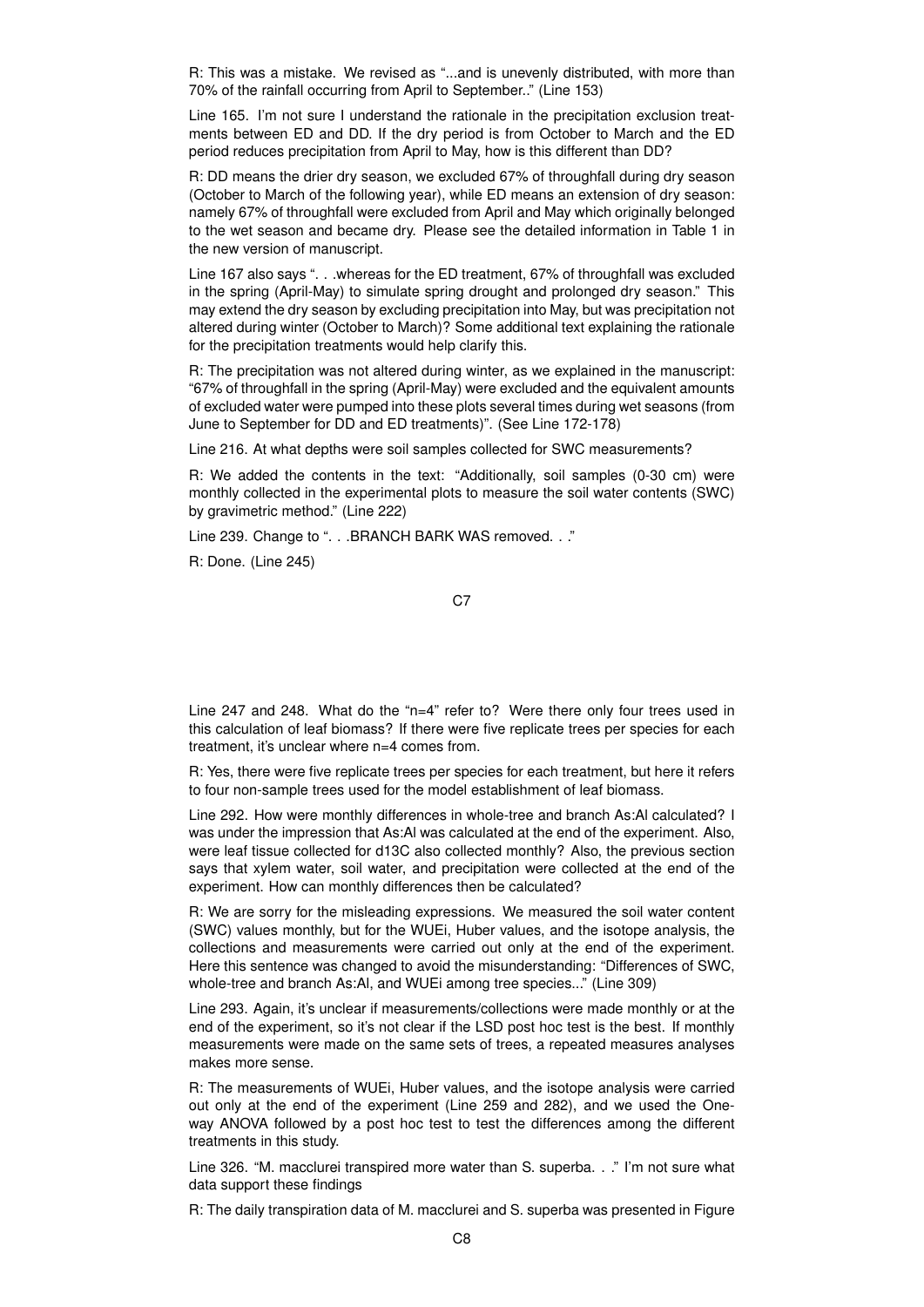3. The comparison might not be clear enough due to the relatively large amount of data. This sentence was changed to make it less controversial: " M. macclurei transpired more water than S. superba during wet and early dry seasons." (Line 346-347)

Line 338. Why was transpiration of trees from the ED treatments lower during the winter if rain was not excluded during the winter?

R: Sorry for having not presented the sentence clearly. What we actually expressed is " Differing from those in the wet and dry seasons, EL values of ED treatment were significantly lower for both tree species than those of BC and DD treatments during the spring drought period", rather than "during the winter" (Line 356-358)

Lines 343-350. I would consider revising this section because it's hard to keep track of the decreases in transpiration rates between different seasons.

R: Yes, we think this section did not contribute more to our findings in this study and therefore have deleted it.

Line 352-355. Please report the statistics here.

R: The statistics results were added in the text and in Table 3. "Compared with S. superba trees, M. macclurei had significantly lower branch As:Al values of under BC and DD treatments ( $p < 0.05$ ). It is remarkable that the branch and whole As:Al values of M. macclurei trees experienced the biggest drop under the DD treatment, and the whole As:Al values showed a significant difference between two species only under DD treatment (p < 0.05). The manipulated precipitation treatments posed significant effect in branch As:Al for both S. superba and M. macclurei ( $p < 0.05$ ), whereas no significant effect on whole-tree As:Al values was observed  $(p > 0.05)$ ." (Line 363-371)

Line 355-356. Please report statistics here.

R: The statistics results were added in the text and in Table 3. (Line 363-371)

Line 357. "To be specific, the branch and whole-tree As:Al of M. macclurei were

7.7% â Lij 30.7% lower than those of S. superba among the different rainfall treatments  $(p<0.005)$ ." This is unclear – is the p-value saying that all M. macclurei treatments (BC, EE, ED) were significantly lower than S. superba? If so, why were the control, BC, treatments different?

R: To separate the effects of tree species and precipitation treatment, we have redone the statistical analysis the results were listed in Table 3. Corresponding modification of the results was described in the text. "Compared with the S. superba trees, M. macclurei had significantly lower branch As:Al values of under BC and DD treatments  $(p < 0.05)$ . It is remarkable that the branch and whole As:Al values of M. macclurei trees experienced the biggest drop under the DD treatment, while the whole As:Al values presented a significant difference between two species only under DD treatment  $(p < 0.05)$ . The manipulated precipitation treatments posed significant effect in branch As:Al for both S. superba and M. macclurei ( $p < 0.05$ ), whereas no significant effect on whole-tree As:Al values was observed  $(p > 0.05)$ ." (Line 363-371)

Line 362. "Whereas for the same tree species, sampled trees in three different manipulation precipitation blocks shared similar whole tree As:Al values." What does this mean?

R: The meaning of this sentence was the manipulated precipitation treatments posed no significant effect on whole-tree As:Al values for both S. superba and M. macclurei, and here we revised this sentence to avoid confusion: "The manipulated precipitation treatments posed significant effect in branch As:Al for both S. superba and M. macclurei  $(p < 0.05)$ , whereas no significant effect on whole-tree As:Al values was observed ( $p > 0$ 0.05)."(Line 368-371)

Line 367. "Normally, the rainwater use of M. macclurei for BC and ED treatments was higher than that of S. superba, but not for the treatment of DD." Please show the statistics.

R: The results of statistical analysis were added in Figure 4 and described in the

C9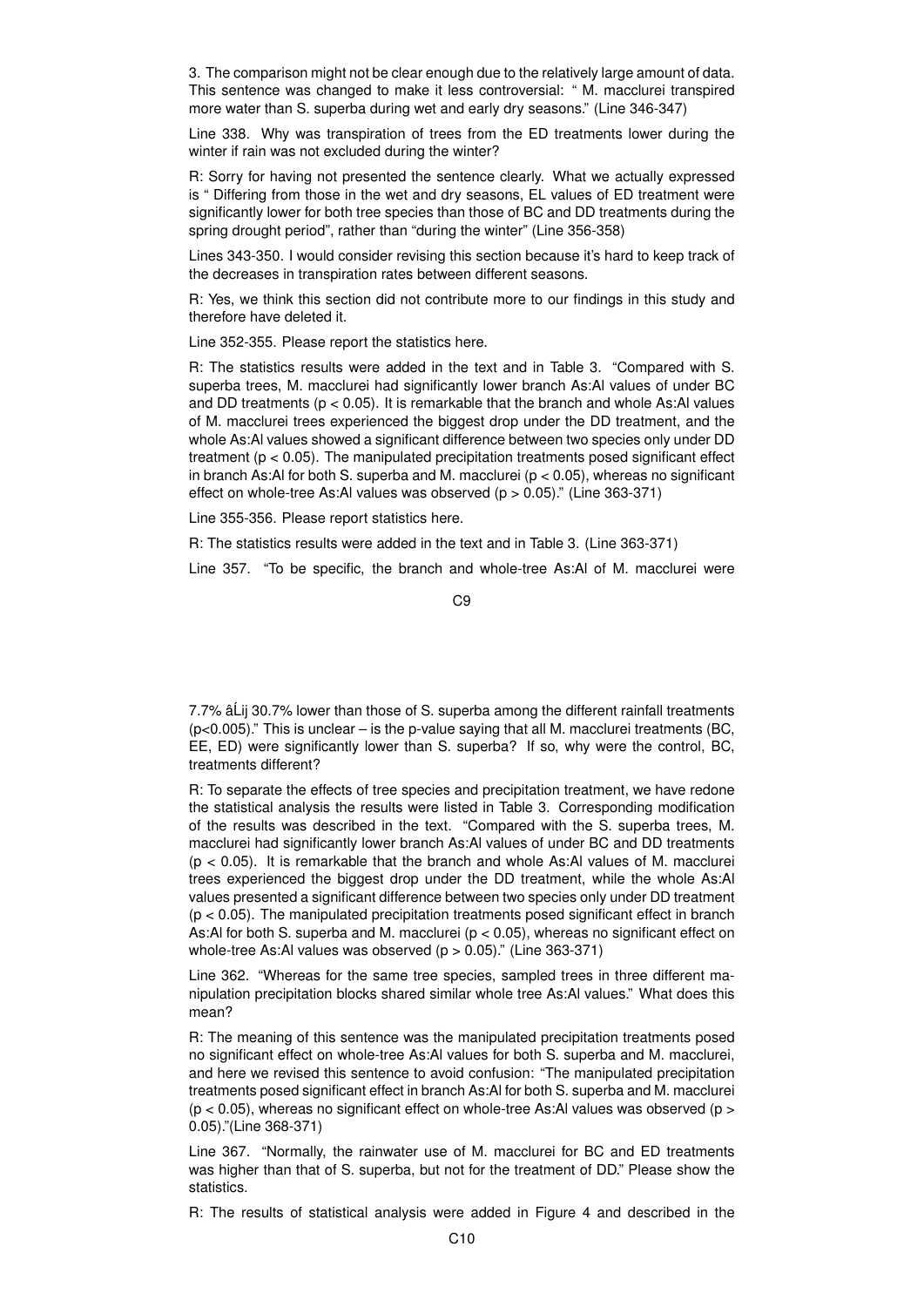manuscript now: "Comparatively, M. macclurei utilized more rainwater, while S. superba was inclined to make use of more groundwater under ED treatment ( $p < 0.05$ )." (Line 390-392)

Line 377. ". . . S. superba was inclined to use more deeper water and groundwater than M.macclurei." Please show statistics to support this.

R: The results of statistical analysis were added in Figure 4 and described in the manuscript now: "Comparatively, M. macclurei utilized more rainwater, while S. superba was inclined to make use of more groundwater under ED treatment ( $p < 0.05$ )." (Line 390-392)

Section 3.4 It's still unclear to me if xylem water was collected only once during the experiment (at the end), or if samples had been collected during winter, spring, and summer.

R: We are sorry for the misleading. We have clarified the sampling time in the text "To identify the utilization of water resources by trees, we measured the hydrogen and oxygen isotopes (D and 18O) of xylem water and different water sources (rain, soil water from different soil layers, and groundwater) at the end of the experiment." (Line 280-282)

Section 3.5 Statistics are missing almost entirely from here. If slopes of one treatment is higher than another treatment, please include the statistics. If the slope were not different, please show the statistics as well.

R:Actually, we have done the statistics for the analysis of tree water use in response to VPD, and we added the description of statistics in the text: "To examine the differences in regressions for both tree species under manipulated precipitation treatments, we performed homogeneity of regression slopes and an analysis of covariance in SPSS software package (SPSS Inc., 2003). Differences between the treatments were considered to be statistically significant at p < 0.05." (Line 314-318). The statistic results of

C11

the regression was also described in the text: "Normally, the slopes of fitted lines in BC treatment were significantly higher than those in DD and ED treatments ( $p < 0.05$ ), with a value sequence of BC > DD > ED. During spring drought, a much flatter change in daily transpiration with increasing VPD was observed in M. macclurei of BC treatment. For the DD and ED treatments, there was no significant difference in the slopes of the fitted linear relationships for the three periods within the same tree species ( $p > 0.05$ )." (Line 398-404)

Discussion section. I recommend beginning with a summary of the key findings from this study before launching into the details of each type of measurement.

R: A summary of the key findings in Discussion section was added in the text: "Differing from previous studies that mainly focused on water-restricted habitats, we explored the variations in responses of water use of the two dominant tree species to the manipulated precipitation treatments in a subtropical forest ecosystem. Results support the first hypothesis that the M. macclurei trees usually transpired more water than S. superba trees due to the growth advantages in biometric characters of the former. Also, the manipulated precipitation exclusion significantly restrained the transpiration for both tree species, and the adjustments of Huber values, water use efficiency and the water uptake depth would partly responsible for the decreased tree transpiration. Our study indicated that, to cope with the potential seasonal drought in the future, the coexisting M. macclurei and S. superba trees will adopt drought avoidance and drought tolerance strategies, respectively." (Line 416-426)

Line 424. ". . .species would be less access to water and can further reduce the risk of xylem cavitation. . ." I'm not following this argument.

R: To make it easy to understand, we revised this sentence as : "Results indicated thatS. superba had a significantly larger Huber values (As:Al) (Table 2), possibly meaning a less investment in leaf biomass and a better efficient transport system (Zhu et al., 2014)." (Line 447-449)